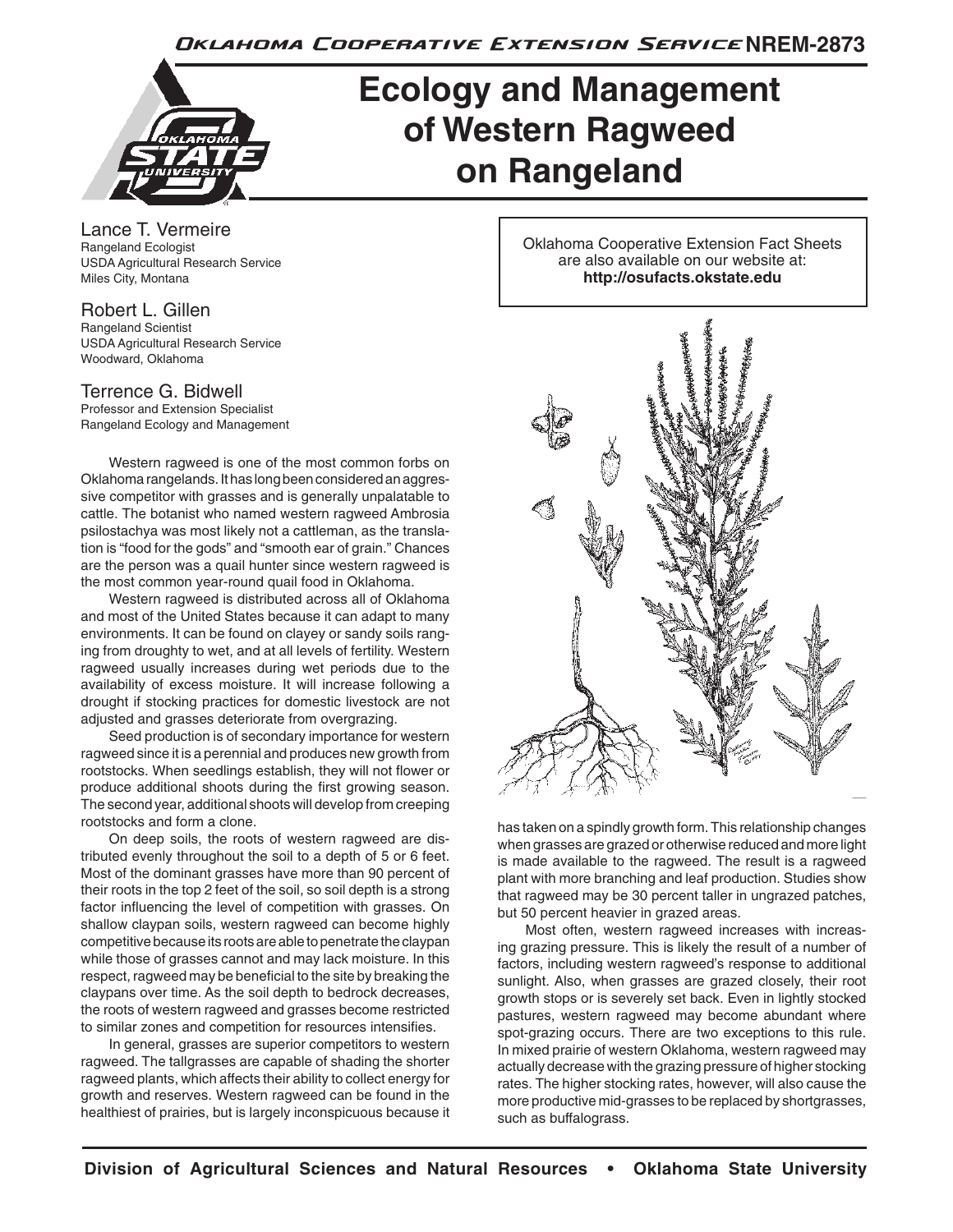The other exception is the use of intensive-early stocking in tallgrass prairie of eastern Oklahoma. Intensive-early stocking involves twice the number of cattle normally stocked at a moderate rate for the growing season and limiting grazing to the first half of the growing season. This system has reduced western ragweed production by as much as 45 percent by mid-July, but the plant makes some recovery before the end of the growing season. Though it is not a preferred species, cattle will graze young ragweed plants in early spring. Grazing systems with high cattle densities, like intensive-early stocking and patch burning, will encourage the consumption of western ragweed.

## **Considerations Before Control**

## **Forage Quality**

Research done by the Noble Foundation in Ardmore, Oklahoma, has shown that western ragweed has higher levels of nutrition than many ranchers had assumed (Table 1). This research is supported by recent pasture level trials done by OSU's Rangeland Ecology and Management program in which spraying weeds did not translate into increased livestock performance. These results conflict with the popularly held belief that spraying improves livestock gains and makes rangeland "better." These beliefs have been generated over the years by small plot research in which no livestock were involved and only counts of plants that were killed by herbicide were measured. These results suggest that landowners should be cautious about spraying "weeds" to improve their cattle or wildlife management operation.

**Table 1. Percent monthly crude protein (CP), total digestible nutrients (TDN), potassium (K), phosphorus (P), calcium (Ca), and magnesium (Mg) for western ragweed.**

|            | June | July | Aug. | Sept. | Oct. | Nov. |
|------------|------|------|------|-------|------|------|
| <b>CP</b>  | 17.3 | 13.5 | 11.1 | 10.4  | 15.4 | 14.7 |
| <b>TDN</b> | 81.4 | 80.8 | 75.5 | 77.7  | 79.6 | 76.3 |
| K          | 2.66 | 2.45 | 2.00 | 2.19  | 2.36 | 1.98 |
| P          | 0.21 | 0.23 | 0.12 | 0.26  | 0.17 | 0.16 |
| Ca         | 3.55 | 3.90 | 3.45 | 4.25  | 4.19 | 4.08 |
| Mg         | 0.73 | 0.67 | 0.88 | 0.50  | 0.64 | 0.48 |

#### **Effects on Forage Production**

Currently there is more knowledge of how to kill weeds than there is about the actual damage they do. A weed is any plant that exists where it is not wanted. A general rule of thumb has been that one pound of forage is lost for every pound of weeds produced, but the equation is not that simple. In Oklahoma, broadleaf plants make up a small portion of the production on rangelands, but they represent the majority of species. In reality, forbs may differ greatly from each other, such as their varying effects on grass production. Where western ragweed was the dominant forb, chemical control has produced variable results. For each pound of grass gained from chemical control, a range of 4 pounds to just under 1 pound of forb control has been needed.

Recent research has shown a positive relationship between western ragweed and grass production in the mixed



**Figure 1. Relationship between grass production and western ragweed production in mixed prairie of western Oklahoma.**

prairie of western Oklahoma (Fig. 1). A positive relationship existed with as much as 550 pounds of western ragweed per acre. The amount of ragweed that grasses can tolerate without a negative impact has not yet been determined and the positive relationship does not suggest that western ragweed actually benefits grasses. It does indicate that up to 550 pounds per acre can exist without losses in grass production.

There was also no effect on grass production in the tallgrass prairie of north-central Oklahoma with up to 600 pounds of western ragweed per acre. About 4 ragweed stems per square foot in September will equal these levels of production for tallgrass and mixed prairies. If stands are not heavily infested, 35 to 50 percent of the ragweed stems seen in the spring will not survive to September. This should be considered when evaluating the need for control in the spring.

## **Effects of Control**

Where hunting leases are a part of the operation or wildlife are of personal interest, special consideration should be given prior to broadleaf weed control. Western ragweed is an important forage for white-tailed deer in Oklahoma during spring and summer and it serves as brood habitat for wild turkeys. The seeds are heavily utilized by bobwhites and mourning doves. They have a potential value as food for songbirds. More importantly, attempts to control weedy forbs often result in the removal of many forbs that are desirable for wildlife and cattle.

Cattle diets on rangelands are not entirely composed of grasses. Many forbs are palatable to cattle and are valued because their nitrogen and phosphorus content is higher than that of grasses. These broadleaved plants are not weeds and maintenance of such plants could reduce the need for supplementation to meet protein and phosphorus requirements.

#### **Cost and Return**

Broadleaf weed control increase cattle performance to a level where monetary returns exceed the costs of treatment. An increase in grass production does not ensure that cattle performance will improve. It is only when western ragweed production is great enough that animal performance is lowered, or its removal will produce enough forage to increase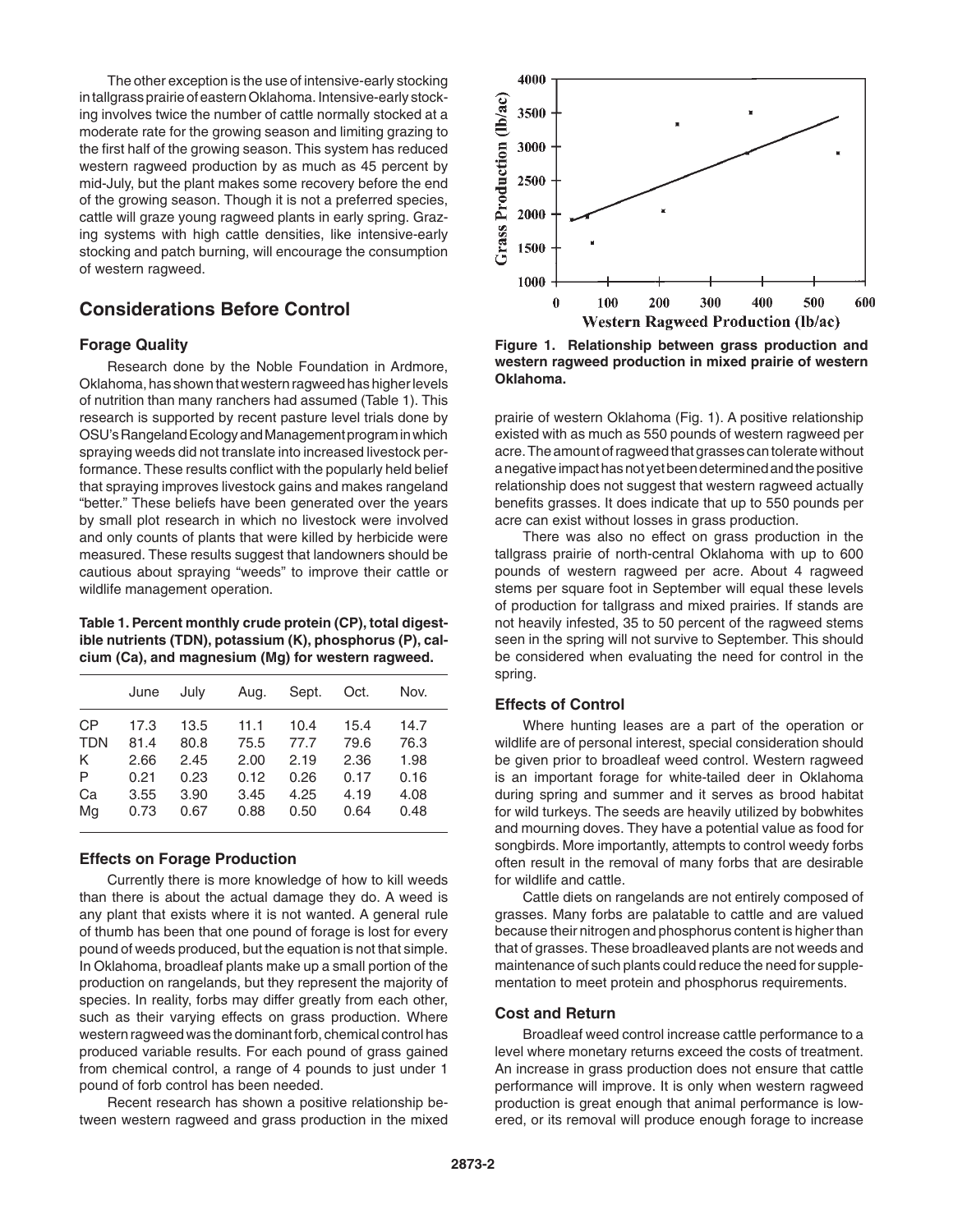the number of animals, that a benefit can be realized. The operator must not only gain enough forage to overcome the cost of control, but they must be sure their cattle will harvest that forage. Care should be taken when increasing the number of animals because high stocking rates could be causing the initial problem. The addition of animals could diminish the benefits of control by requiring another treatment in subsequent years.

## **Control**

## **Mowing**

The use of mowing as a control method is inefficient and highly ineffective. Damage to the main stem in the first half of the growing season will result in a short bushy plant with many branches rising from the base. Continuous mowing throughout the summer is necessary to prevent flowering and must be done for several years to starve the extensive root system of a clone. In the process, the vigor of the grasses would be harmed, reducing their ability to compete.

## **Prescribed Burning**

Prescribed burning should not be considered as a method of controlling western ragweed. While prescribed burning has a number of benefits and should be considered a good practice of rangeland management, western ragweed's response to fire is highly variable. Western ragweed tends to decrease following fire in shortgrass prairie. Most studies in tallgrass and mixed prairies; however, have found that western ragweed either increases following spring burns or experiences no change at all.

## **Chemical Control**

Chemical control requires proper timing. For 2,4-D, this means application should occur when air temperature is warm, soil moisture is good, and the targeted plants are 2 to 4 inches tall and actively growing. Western ragweed reaches this point of development in early May. Eighty to 100 percent control of western ragweed can be achieved under these conditions with 2,4-D at a rate of 1 pound per acre. Banvel (dicamba) plus 2,4-D and Grazon PC (picloram) plus 2,4-D can provide higher levels of control, but they are not as cost-effective as properly applied 2,4-D.

The greatest economic returns from applying 2,4-D will occur on the most productive sites, but care should be taken in treating only portions of a pasture. Cattle are sometimes attracted to herbicide-treated areas, regardless of the level of forb control. Such attraction could cause them to over-utilize the treated area the first summer after treatment.

Chemical control is most cost-effective when it is followed by proper grazing management. Since an abundance of forbs is often the result of overgrazing, failure to adjust stocking rates will likely cause the problem to recur. Use of moderate stocking rates can extend the life of the herbicide treatment so that future control may only be necessary during wet years.

## **Grazing Management**

Because grazing management is usually the cause of western ragweed problems, it is also an excellent method of control. When ragweed problems exist, the first step should be to examine the current grazing practices. Usually, a lack of

grass is not the result of dense stands of western ragweed, but an abundance of western ragweed is often the result of grasses being over-utilized. The best way to limit ragweed production is with grazing management that limits the availability of light to western ragweed and maintains the vigor of grasses.

A number of options are available to cow/calf and stocker operators. Light or moderate stocking is the simplest. While western ragweed may persist in small areas that are grazed closely, the grasses over the majority of the rangeland will provide sufficient shading to limit ragweed growth. Stronger grass root reserves will be built because of the lighter utilization. Resting a pasture during the last half of the growing season or the entire growing season will provide more uniform results and the forage can be grazed after the grasses have gone dormant. Western ragweed has been reduced by 50 to 60 percent following rest.

Some western ragweed problems may occur where grazing distribution is poor. If cattle concentrate on certain areas of the pasture, leaving others untouched, efforts should be made to attract the cattle to the unused areas. Feeding or moving mineral blocks to unused regions of the pasture may alleviate some of the pressure on the concentration area and allow grasses to recover. An option restricted to the use of stocker cattle is intensive-early stocking. This system provides rest during the last half of the growing season and actually reduces western ragweed in the first half. Even though this involves heavy utilization of grasses, the ragweed is set back as well, keeping the contest between grasses and western ragweed even. While the ragweed experiences some recovery in the last half of the growing season, this rest provides equal opportunity for warm-season grasses to store valuable reserves for the following year.

This is not the full extent of grazing management options that can be pursued to control western ragweed. The key is that the vigor of the grasses must be maintained and enough forage should be left to limit the amount of light available to the ragweed. Management practices that meet these goals should prevent problems with western ragweed from developing.

## **Summary**

Western ragweed is not a superior competitor to grasses under normal circumstances. The competitive edge must be taken away from grasses before ragweed can dominate an area. This usually occurs because grasses have been overutilized, or the soil has been disturbed or is shallow. Where western ragweed has become a problem, a change in grazing practices should be considered before the use of herbicides. With proper grazing management, use of herbicides will seldom be necessary, but they can be helpful in giving grasses a chance to recover from past over-use.

## **Selected References**

- Launchbaugh, J. L. 1967. Vegetation relationships associated with intensity of summer grazing on a clay upland range site in the Kansas 20 to 24 inch precipitation zone. Kansas Agr. Exp. Sta. Bull. No. 154. Manhattan, KS.
- Vermeire, L. T. 2000. Western ragweed effects on herbaceous standing crop in Great Plains grasslands. J. Range Manage. 53(3):335-341.